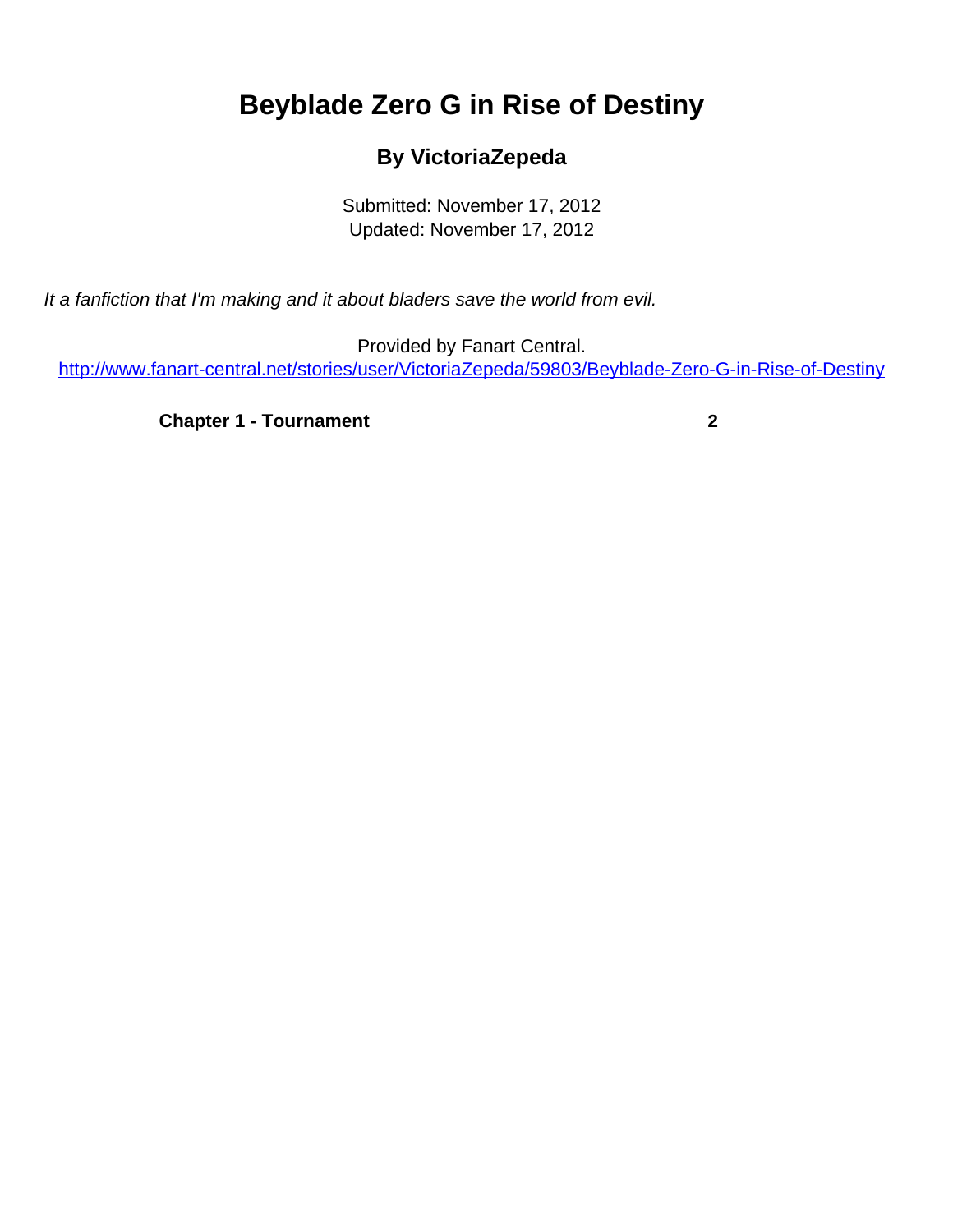## **1 - Tournament**

<span id="page-1-0"></span>One day at the beyblade tournament and Miyuki and the other were beyblading. Victoria and her kids Kyou, Jirou and Yumiko were sitting on the bench watching it them. "Wow that will be amazing" Victoria said. "Mom" Kyou yelled. "hmm yes Kyou" Victoria asked. "Mom when I'm going to beybatting because it look like fun" Kyou complain. "I know that but Miyuki and Zero are going to be batting together soon" Victoria said."Aww I miss dad" Kyou said. "I know you do but your father not going to be home till later" Victoria said. "Oh okay" Kyou said. Madoka, Mal and Benkei come up and heard Madoka voice. "Hey Victoria, Kyou, Jirou and Yumiko what up?" Madoka said. "Hey Madoka you're just in time Miyuki and Zero were about to battle" Victoria said. "Yeah but we have a problem who are we going to be cheering for. Can we cheer for Miyuki or should we cheer for Zero" Kyou said. "I don't know" Jirou said. "Well let see and find out for ourself" Madoka said. "Okay" Victoria said. "yeah and this is going to be great battle" Benkei said. The sit down on the bench and Miyuki and Zero come up in the Arena. "Ready Zero" Miyuki said. "Ready get ready to lose" Zero said. "You're on" Miyuki said. "alright 3-2-1 Go shoot!" Both shout. "Go get him Storm Tiger!!" Miyuki said. You too Samurai Ifraid!" Zero said. His beyblade goes after Miyuki's beyblade. "Wow this is going to be amazing" Ren said. "Yeah" Shinobu said. "Mhm" Aki agree. "Whatever" Maya said. "Maya don't be that way" Shinobu said. "Yeah don't be a party pooper and support Zero and Miyuki" Eight said. "Uh tell someone who care" Maya said. "Grrr" All of them got mad at Maya. "Oh wow this is excited I'm going to check on my laptop and add data on it" Mal said. "Quick he right behind you!" Miyuki shouted. "Oh no you don't" Zero said. "Mom who winning?" Kyou asked. "I think Zero is" Victoria replied. "Oh yeah I got you" Zero said. "What oh no!' Miyuki shout. "Speical Move Infinite Fire Stream Assault!" Zero shouted. His beyblade went and knock Miyuki's beyblade out. "He did it!" Mal said. "Oh yeah! Kite cheering. "Way a go Zero!" Ren cheering, They all cheering. "I knew you can do it Zero but I'm feel bad for Miyuki" Aki said. "Oh wow this is awesome. I'm so proud of you Zero!" Benkei said. Victoria and Madoka laugh. "Wow awesome" Kyou said. Madoka called Tsubasa. "Hey Tsubasa" Madoka greet. "Hi Madoka what up and how the tournament?" Tsubasa asked. "It was great and Zero and his friends are doing well and so is Miyuki." Madoka said. "Well that good so how my wife and my kids doing?" Tsubasa asked. "They're doing okay and Zero just won and I feel really bad for Miyuki" Madoka said. "Well that ashamed but I'm sure she'll battle him again next time." Tsubasa said. "Yeah.. but I gotta go now see ya later" Madoka said. "Alright bye and tell my wife and kids that I love them and miss them very much" Tsubasa said. "Okay I will bye" Madoka said. Tsubasa was at his office and he sense something evil is coming and he looking at his big screen and find information about this evil thing or person. "Oh yeah" Zero shouted. "You're were awesome Zero!" Ren said. "Yeah" Shinobu said. Miyuki coming in. "Well well what would we have here it Miyuki" Maya said. "Maya stop it" Miyuki said. "Yeah give that girl a break" Zero said. "Pfft whatever so you're in the losing string huh I smell a failure" Maya said. "Maya if you don't stop it I'll make you stop" Miyuki said. "Ooh I'm so scare but expect being a loser" Maya said. "WHAT WAS THAT?!! Miyuki mad. Victoria and the other goes congrats Zero but they see Miyuki and Maya were about to fight. "Oh no here we go again" Madoka said. "Yeah" Benkei said. "Maya leave her alone" Mal asked her nicely. "You shut up! Maya said. "Oh no you didn't and I am sick of tired of you and your mouth and why you always calling us jerk and why you keep doing it?" Miyuki said. "Because you all stink" WHAT??" All got mad. "You know what that it. You're are nothing but a spoil brat!" Miyuki said. So are you. Maya said. Miyuki and Maya are agruing. "Can we do something?" Mal say to Madoka. "Um maybe we could-" Madoka said. "Stop it both of you! You two are acting like 3 years old. I'm so sorry I'm apologize about my sister behavior. Shin said. "It alright" Zero